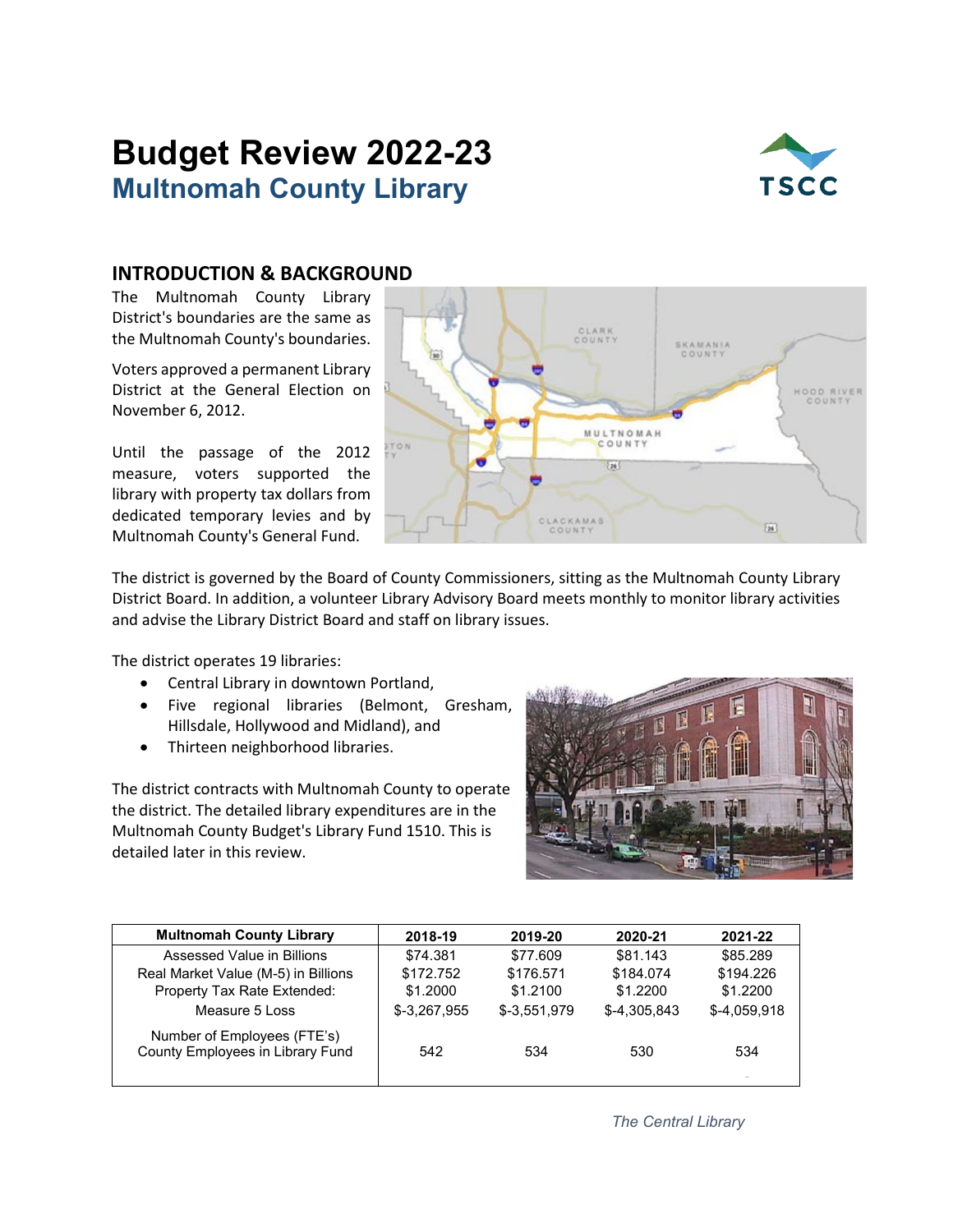# **STRATEGIC PLAN/PERFORMANCE OBJECTIVES**

The library's mission is "Empowering our community to learn and create."

It defines the library's role and value in the community with equity at the core of the library's priorities:

- Helping people find work and develop career skills
- Supporting education and learning for all ages
- Enhancing and diversifying virtual services
- Technology training, access, and assistance for all
- Creating and maintaining safe and healthy spaces

In her May 5<sup>th</sup> budget message, Library Director Vailey Oehlke charted this course for the Library for FY23:

> Multnomah County Library is a collaborative force to support people and communities responding to and recovering from the most daunting challenges of our lifetime. The Library will remain committed, responsive and nimble to serve a vibrant and diverse community.

## **BUDGET OVERVIEW**

The Library District's budget is based on an intergovernmental agreement between Multnomah County and the Library District. All library branches have fully reopened following over 500 days of closure due to COVID-19. The FY 23 budget is \$181.9 million, increasing \$40.9 million (29%). The beginning fund balance increases by \$12.5 million as the district carries unspent contingency into FY 23.

#### **RESOURCES**

The district has a maximum permanent tax rate of \$1.2400 per \$1,000 of assessed value. When the district was created in 2012, it levied \$1.1800. Since then, the levy rate has increased incrementally to the current rate of \$1.2200. According to the most recent economic forecast, the Library District will experience growing property tax revenues due to the imminent end of several large Urban Renewal Areas in the City of Portland. This increase in property tax revenues will allow the library to maintain a modest surplus without levying a higher tax rate. Other revenue sources include fines and fees, grants and gifts, and interest earned on investments.

#### **REQUIREMENTS**

The Library District's expenditures total \$105.8 million. The 55% in the chart for parks, recreation, and culture satisfies the IGA with Multnomah County. The library pays \$99.4 million directly to the county's Library Fund 1510, and expenses for providing library services are then paid out of this fund as costs are incurred. These dollars are budgeted for personnel services to operate the libraries (64%), contractual services for library operations (2%), internal services charges for county services (21%), and materials and services (12%) to keep the libraries clean, safe, secure and with up-to-date materials.

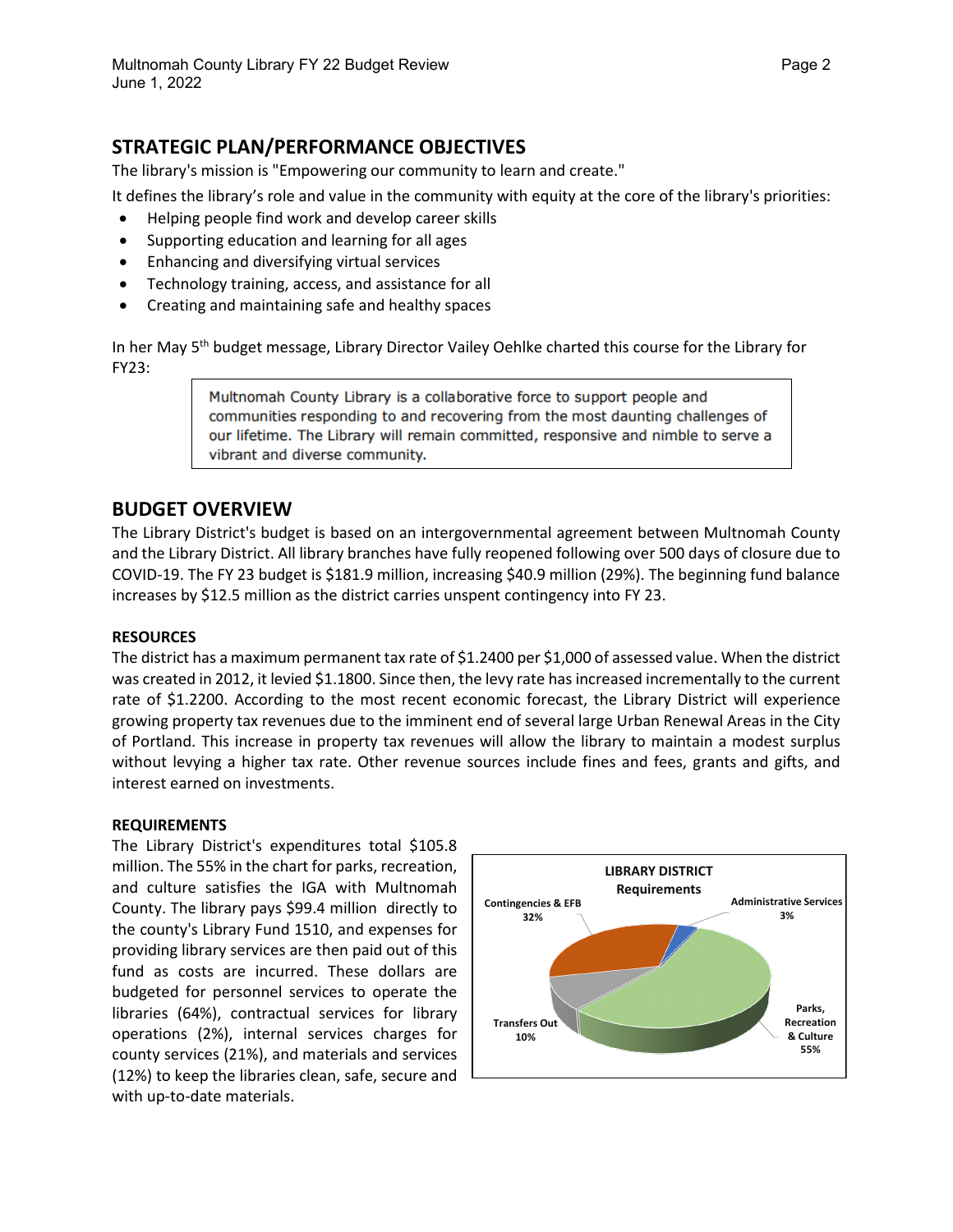### **GENERAL FUND**

For FY 23, the General Fund budget is \$128 million, decreasing by \$22.4 million or 21%. This fund has one expenditure, \$99.4 million, to Multnomah County to cover the costs incurred to operate the library system. The district did not make a transfer from the General Fund to the Capital Projects Fund in the current year but will be transferring \$18.4 million in FY 23, which explains the increase in the General Fund.

#### **GENERAL FUND RESOURCES**

At a \$1.2200 rate, property taxes will generate \$98.8 million. The tax rate is unchanged from the current year. The Library District expects to experience growing property tax revenues due to increasing assessed values and the change in urban renewal areas discussed earlier. That will allow the district to levy a stable rate and maintain targeted fund balances. When combined with other revenues, the district anticipates receiving \$100.1 million in FY 23, slightly more than budgeted operating expenditures of \$99.4 million.

#### **GENERAL FUND REQUIREMENTS**

In addition to the \$99.4 million discussed above, the requirements for this fund include the county's policy is to maintain a contingency amount of \$500,000 in the Library District's General Fund and ten percent of the property tax revenue as an ending fund balance for reserves and transfer the balance to the Capital Fund. The FY 23 budget meets those policy standards with an ending fund balance of \$9.9 million and a transfer to the Capital Fund of \$18.5 million.

All expenditures are classified as **materials and services** since the only expenditure is the contract with Multnomah County. In the FY 23 Approved Budget, the contracted services will cost \$99,373,174.

## **OTHER SIGNIFICANT BUDGET AREAS**

#### **OTHER LIBRARY DISTRICT FUNDS**

The district has one fund in addition to the General Fund. It is the Capital Projects Fund. By district policy, this fund is used only for expenditures for capital-related activities. In FY 21, the fund was used for the facilities planning expenses required to prepare for a bond measure for the November 2020 ballot. In the current year, the Capital Fund includes \$460,000 focused on security infrastructure, public bike parking, support for building accessibility, and Albina Library's public restroom. The FY 23 expenditures will support a new Central Library public terrace; space for library services during bond-related closures; and technology improvements in bond renovated spaces. These improvements are budgeted at \$6.4 million. The district has placed the remaining \$47 million in contingency.

| <b>LIBRARY DISTRICT</b><br>Capital Projects Fund Requirements (\$000) |                    |        |        |               |               |  |  |
|-----------------------------------------------------------------------|--------------------|--------|--------|---------------|---------------|--|--|
|                                                                       | 2019-20<br>2020-21 |        |        | 2021-22       | 2022-23       |  |  |
|                                                                       | Actual             |        | Actual | <b>Budget</b> | <b>Budget</b> |  |  |
| Materials & Services                                                  |                    | 48     | 110    | 460           | 6,387         |  |  |
| Contingency                                                           |                    | 0      | 0      | 34,721        | 47,251        |  |  |
| <b>Ending Fund Balance</b>                                            |                    | 29,694 | 34,841 | 0             | 0             |  |  |
| <b>Fund Total</b>                                                     |                    | 29,742 | 34,951 | 35,181        | 53,638        |  |  |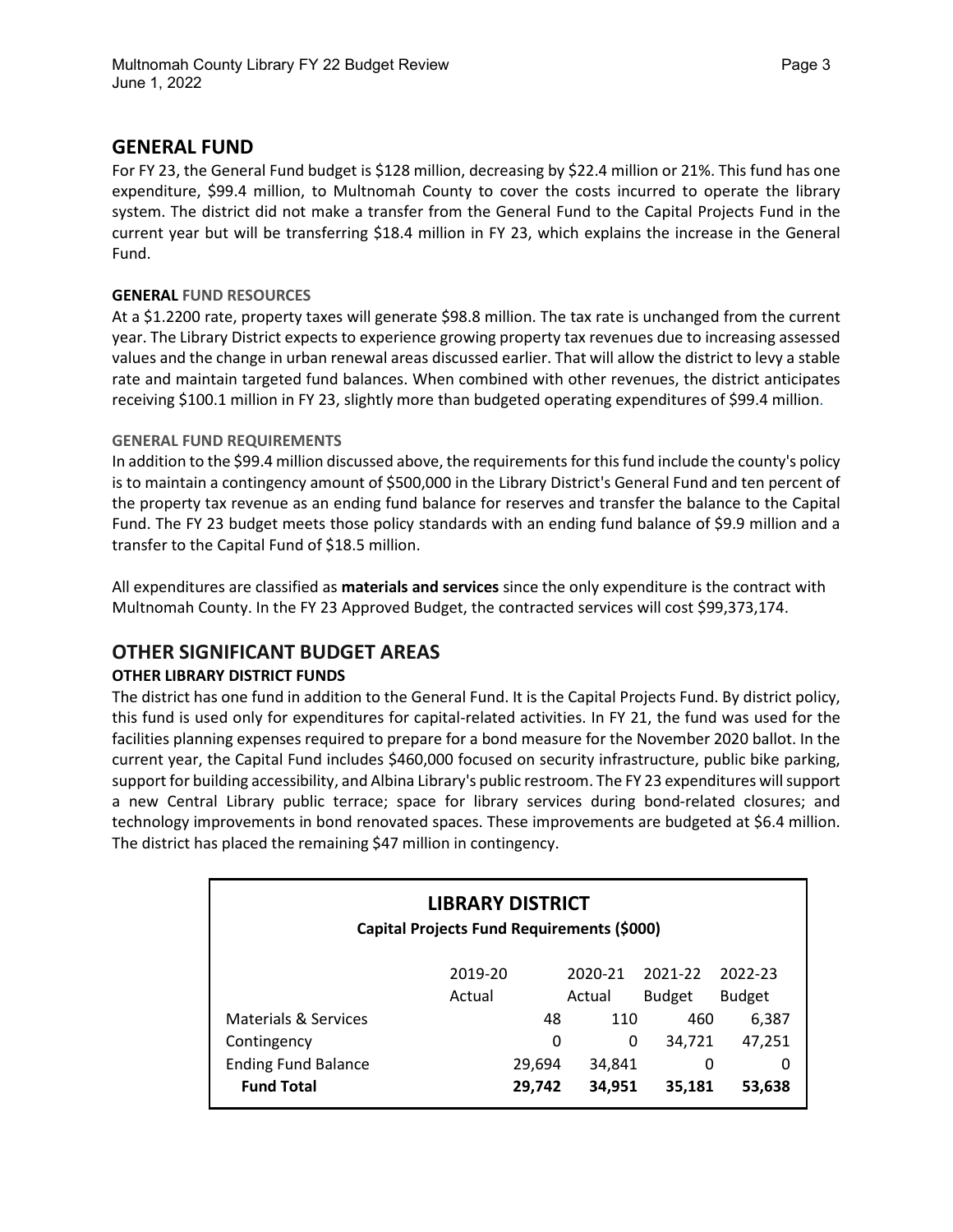#### **MULTNOMAH COUNTY LIBRARY FUND (1510)**

As mentioned, the Library District pays Multnomah County to operate its library system. The detailed library expenditure budget is in the Multnomah County Budget's Library Fund 1510. The following paragraphs and chart will refer to this fund within the county's budget to explain how the county uses the revenue received to benefit the district.

This fund totals \$99.4 million in the FY 23 budget. The amount received from the Library District increased by 4% over the current year.

| <b>Budget Trends</b>            |                | <b>FY 2022</b>  | <b>FY 2022</b> | FY 2023         |                   |
|---------------------------------|----------------|-----------------|----------------|-----------------|-------------------|
|                                 | <b>FY 2021</b> | <b>Current</b>  | <b>Adopted</b> | <b>Proposed</b> |                   |
|                                 | <b>Actual</b>  | <b>Estimate</b> | <b>Budget</b>  | <b>Budget</b>   | <b>Difference</b> |
| <b>Staffing FTE</b>             | 533.04         | 538.08          | 534.00         | 543.25          | 9.25              |
|                                 |                |                 |                |                 |                   |
| <b>Personnel Services</b>       | \$49,175,794   | \$58,820,090    | \$61,090,188   | \$64,167,077    | \$3,076,889       |
| <b>Contractual Services</b>     | 883,930        | 1,692,791       | 1,837,637      | 1,912,870       | 75,233            |
| <b>Materials &amp; Supplies</b> | 11,420,723     | 12,546,520      | 12,818,814     | 12,420,091      | (398, 723)        |
| <b>Internal Services</b>        | 18,894,511     | 17,908,572      | 20,275,395     | 21,108,136      | 832,741           |
| <b>Capital Outlay</b>           | 156,604        | 20,047          | 450,000        | Q               | (450,000)         |
| <b>Total Costs</b>              | \$80,531,562   | \$90,988,020    | \$96,472,034   | \$99,608,174    | \$3,136,140       |

Two-thirds of Multnomah County's Library Budget is for personnel services. Within this budget, 52 library clerks were reclassified aslibrary assistants as part of the realignment to reflect the actual work performed by employees. The library's challenges with reopening the facilities are safety and security for both employees and patrons. Due to this, the county is making investments in staffing that supports library staff in responding to security and safety issues. The increase from 534 to 543 includes eight new library security employees. The addition contains four positions supporting locations with new or additional security coverage needs and five positions supporting the Central Library in transitioning away from the support provided by the Multnomah County Sherriff's Office. In addition, the library is expanding coverage through contracted staffing for crisis intervention support at Central Library.

#### **MULTNOMAH COUNTY LIBRARY BOND MEASURE**

This bond measure and projects are not a part of the library district budget, but we report on them in this review because the capital projects benefit the libraries in Multnomah County and are essential to the district's story.

Voters approved a \$387 million bond measure in November 2020 to build, rebuild and renovate library facilities. The bond includes a "flagship" library in East Multnomah County; upgrades or replacement of seven existing libraries; an upgrade to internet service speed where needed; and creates central materials handling and distribution center to increase efficiency and cost-effectiveness. The funding and the project costs are all accounted for in the Multnomah County budget.

The following chart shows the planning sequence of the Capital Projects and the timeline for each as presented to the County Commissioners on January 25, 2022.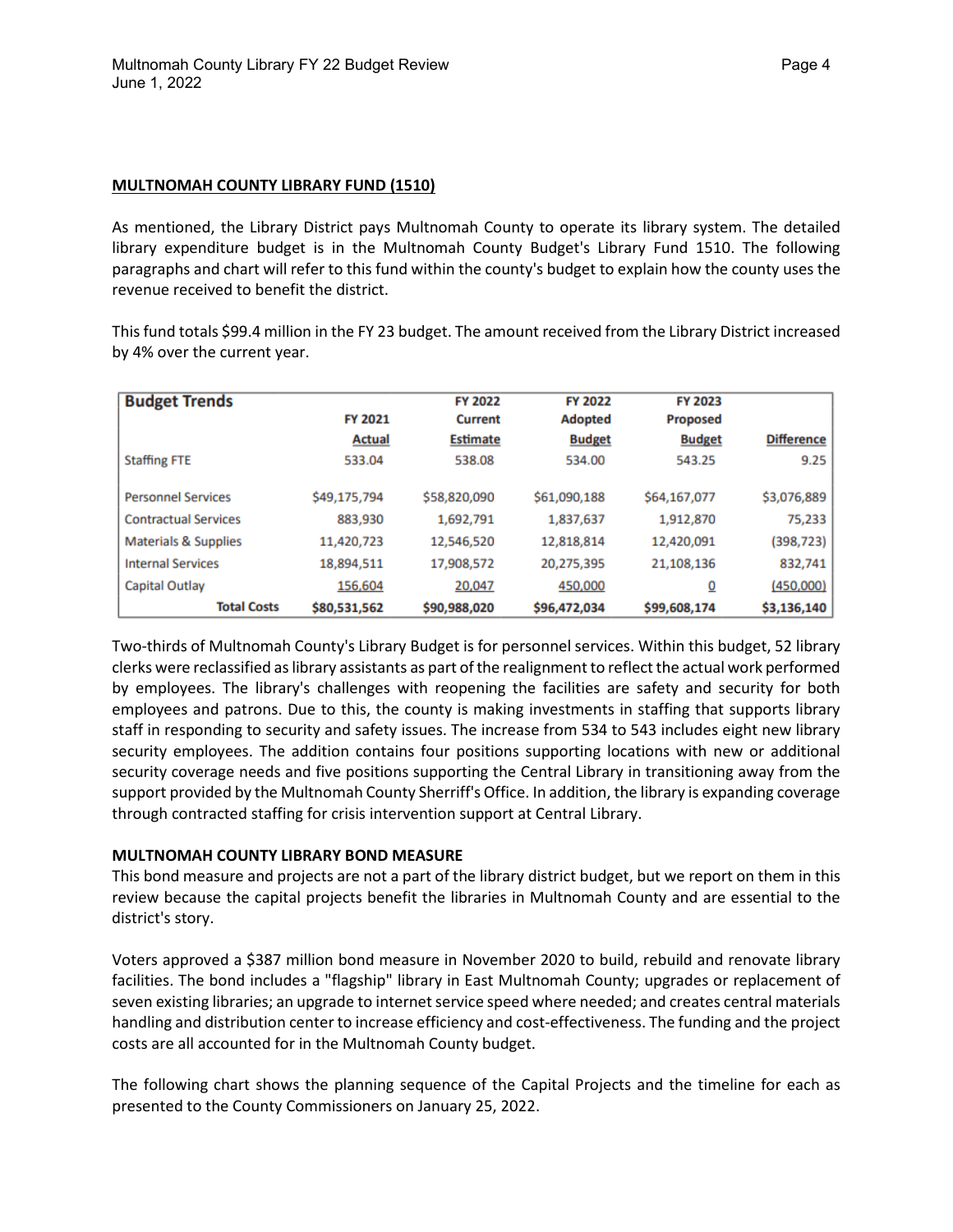

Even though the Library District is not responsible for the debt, we report on it in this review since the General Obligation Bond is for library projects. The principal outstanding is \$349.4 million, with a debt service payment of \$52.0 million in FY 23.

# **OPERATIONS CENTER**

Construction starts in July 2022 and is on target for fall 2023 completion. Targeted opening November 2023



Taken from the Multnomah County Library Capital Bond Program Presemtatopm January 25, 2022

| <b>Operations Center</b>         | <b>Operating Budget</b> | <b>Transfer In/Out</b> | <b>Revised Budget</b> |
|----------------------------------|-------------------------|------------------------|-----------------------|
| <b>AUTHORIZED BUDGET</b>         | \$61,234,509            | \$1,294,118            | \$62,528,627          |
| Hard Costs (Direct Construction) | \$35,600,283            | \$1,370,118            | \$36,970,401          |
| <b>Soft Costs</b>                | \$21,132,110            | $-$ \$76,000           | \$21,056,110          |
| <b>Owner Contingency</b>         | \$4,512,117             | \$0                    | \$4,512,117           |
| <b>ETO Credits (Assumed)</b>     | $-$10,000$              |                        | $-$10,000$            |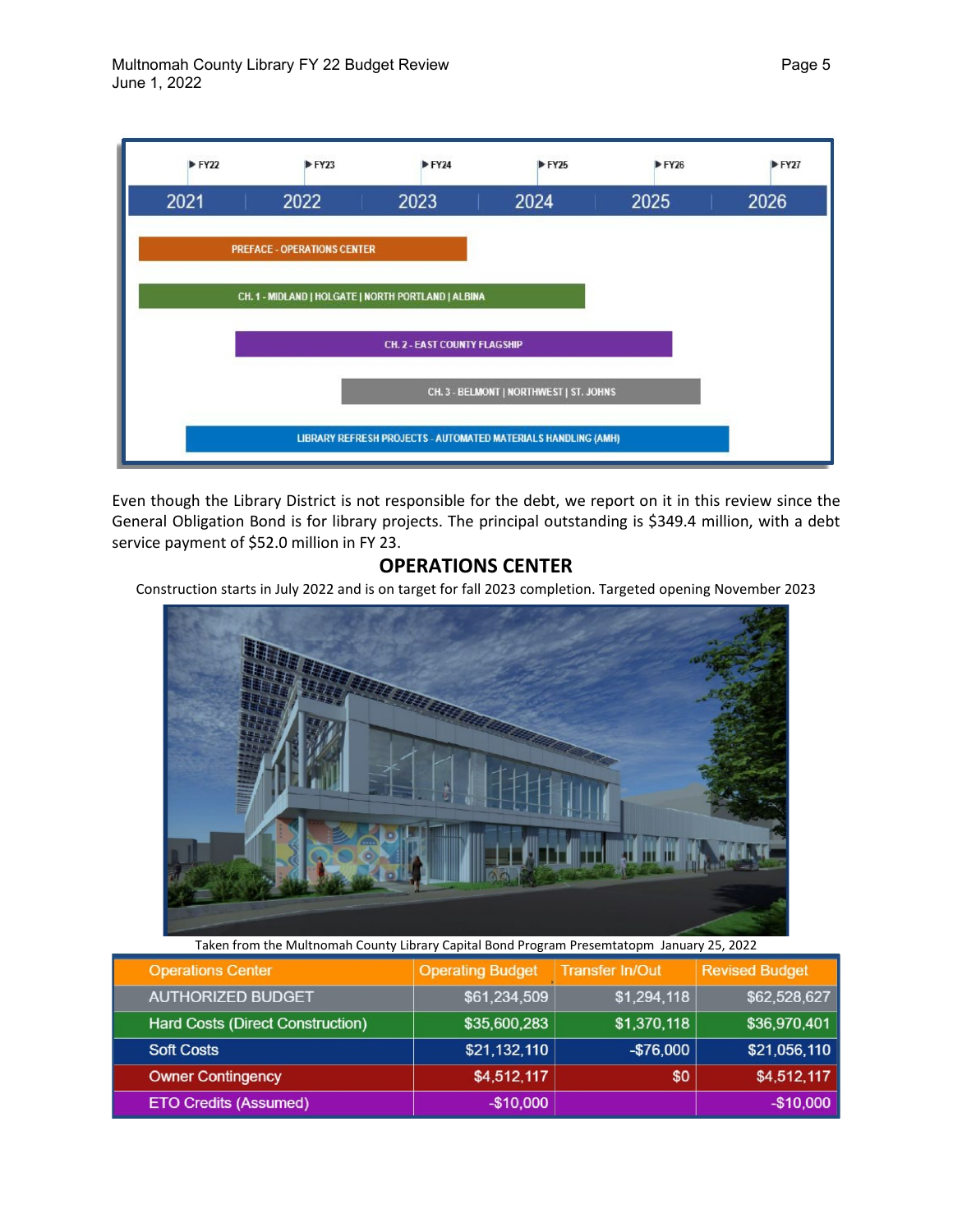#### **DEBT STATUS**

The Library District has no outstanding debt. As explained above, Multnomah County maintains the General Obligation Debt for the Library District's capital projects.

## **BUDGET/STRATEGIC PLAN ALIGNMENT**

Supporting the community is a priority for the Library District. Since the onset of the COVID-19 pandemic in March 2020, the library has dramatically redefined its services. The library formed a team to support distance learning with online tutoring, workshops and book recommendations. They are hiring an equity analyst to expand equity and inclusion work across the library system. This budget adds security staff to enhance the safety and security of its facilities, patrons and employees. This budget supports the strategic plan.

## **HIGHLIGHTS**

- The Library District's FY 23 total budget is \$181 million, increasing \$40.9 million or 29%. As the district prepares for capital projects, the beginning fund balance increased by over \$18 million.
- The expenditure-only budget is \$99 million, increasing \$3.4 million (4%).
- The Library District's fund balances will total \$58 million at the end of FY 23 (assuming contingency is unspent).
- The district will not increase the tax rate with this budget. It will remain at \$1.22 per \$1,000 AV.

| <b>Yes</b>       | <b>No</b> | <b>Compliance Issue</b>                                                   |
|------------------|-----------|---------------------------------------------------------------------------|
| $\boldsymbol{x}$ |           | Did the district meet publication requirements?                           |
| $\boldsymbol{x}$ |           | Do resources equal requirements in every fund?                            |
| N/A              |           | Does the GO Debt Service Fund show only principal and interest payments?  |
| X                |           | Are contingencies shown only in operating funds?                          |
| X                |           | Did the budget committee approve the budget?                              |
| X                |           | Did the budget committee set the levy?                                    |
| X                |           | Does the audit show the district was in compliance with Local Budget Law? |

# **BUDGET PROCESS & COMPLIANCE**

### **LOCAL BUDGET LAW COMPLIANCE**

The FY 2022-23 Approved Budget is in substantial compliance with local budget law.

The audit report for fiscal year FY 2020-2021 notes no exceptions.

### **CERTIFICATION LETTER RECOMMENDATIONS AND OBJECTIONS**

TSCC staff did not find any deficiencies in the district's FY 2022-2023 budget or budget process, and we recommend the Certification Letter contain no recommendations or objections.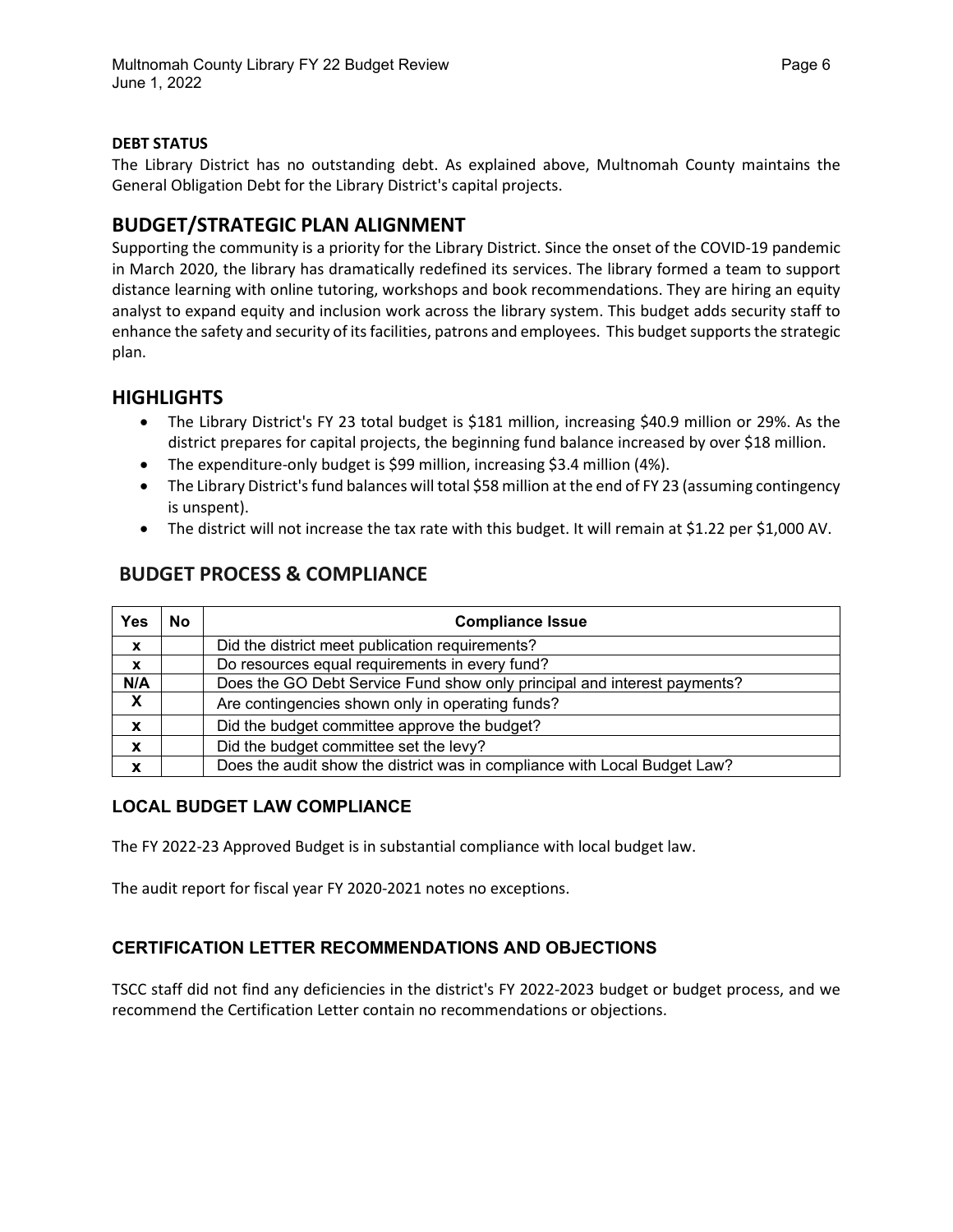# **Multnomah County Library**

**Approved Budget Summary Sheet**

|                                    | 2019-20<br><b>Actual</b> | 2020-21<br><b>Actual</b> | 2021-22<br><b>Rev Bud</b> | 2022-23<br><b>App Bud</b> | <b>Budget</b><br>% Change |
|------------------------------------|--------------------------|--------------------------|---------------------------|---------------------------|---------------------------|
| <b>SUMMARY OF ALL FUNDS</b>        |                          |                          |                           |                           |                           |
| <b>Property Tax Breakdown:</b>     |                          |                          |                           |                           |                           |
| Permanent Rate Property Taxes      | 86,402,047               | 90,958,154               | 92,721,884                | 97,647,371                | 5%                        |
| <b>Prior Years Property Taxes</b>  | 1,074,383                | 1,148,371                | 1,000,000                 | 1,213,706                 | 21%                       |
| <b>Total Property Taxes</b>        | 87,476,430               | 92,106,525               | 93,721,884                | 98,861,077                | 5%                        |
|                                    |                          |                          |                           |                           |                           |
| <b>Resources:</b>                  |                          |                          |                           |                           |                           |
| <b>Beginning Fund Balance</b>      | 37,396,492               | 42,266,219               | 44,733,312                | 63,002,411                | 41%                       |
| <b>Property Taxes</b>              | 87,476,430               | 92,106,525               | 93,721,884                | 98,861,077                | 5%                        |
| Fees and Charges                   | 303,095                  | 13,100                   | 20,000                    | 15,000                    | $-25%$                    |
| Other Income                       | 3,151,690                | 2,299,824                | 2,529,235                 | 1,518,931                 | $-40%$                    |
| Transfers In                       | 8,882,973                | 4,938,522                | 0                         | 18,456,969                | 0%                        |
| <b>TOTAL RESOURCES</b>             | 137,210,680              | 141,624,190              | 141,004,431               | 181,854,388               | 29%                       |
| <b>Requirements by Function:</b>   |                          |                          |                           |                           |                           |
| <b>Administrative Services</b>     | 47,806                   | 110,106                  | 460,000                   | 6,386,534                 | 1288%                     |
| Parks, Recreation and Culture      | 86,013,682               | 80,510,610               | 95,937,034                | 99,373,174                | 4%                        |
| <b>Transfers Out</b>               | 8,882,973                | 4,938,522                | $\mathbf{0}$              | 18,456,969                | 0%                        |
| Contingencies                      | 0                        | 0                        | 35,221,476                | 47,751,603                | 36%                       |
| <b>Ending Fund Balance</b>         | 42,266,219               | 56,064,952               | 9,385,921                 | 9,886,108                 | 5%                        |
| <b>TOTAL REQUIREMENTS</b>          | 137,210,680              | 141,624,190              | 141,004,431               | 181,854,388               | 29%                       |
|                                    |                          |                          |                           |                           |                           |
| <b>Requirements by Object:</b>     |                          |                          |                           |                           |                           |
| Materials & Services               | 86,061,488               | 80,620,716               | 96,397,034                | 105,759,708               | 10%                       |
| <b>Fund Transfers</b>              | 8,882,973                | 4,938,522                | 0                         | 18,456,969                | 0%                        |
| Contingencies                      | 0                        | 0                        | 35,221,476                | 47,751,603                | 36%                       |
| <b>Ending Fund Balance</b>         | 42,266,219               | 56,064,952               | 9,385,921                 | 9,886,108                 | 5%                        |
| <b>TOTAL REQUIREMENTS</b>          | 137,210,680              | 141,624,190              | 141,004,431               | 181,854,388               | 29%                       |
| <b>SUMMARY OF BUDGET - BY FUND</b> |                          |                          |                           |                           |                           |
|                                    |                          |                          |                           |                           |                           |
| <b>General Fund</b>                | 107,469,354              | 106,672,916              | 105,822,955               | 128,216,251               | 21%                       |
| Capital Projects Fund              | 29,741,326               | 34,951,274               | 35, 181, 476              | 53,638,137                | 52%                       |
| <b>GRAND TOTAL ALL FUNDS</b>       | 137,210,680              | 141,624,190              | 141,004,431               | 181,854,388               | 29%                       |